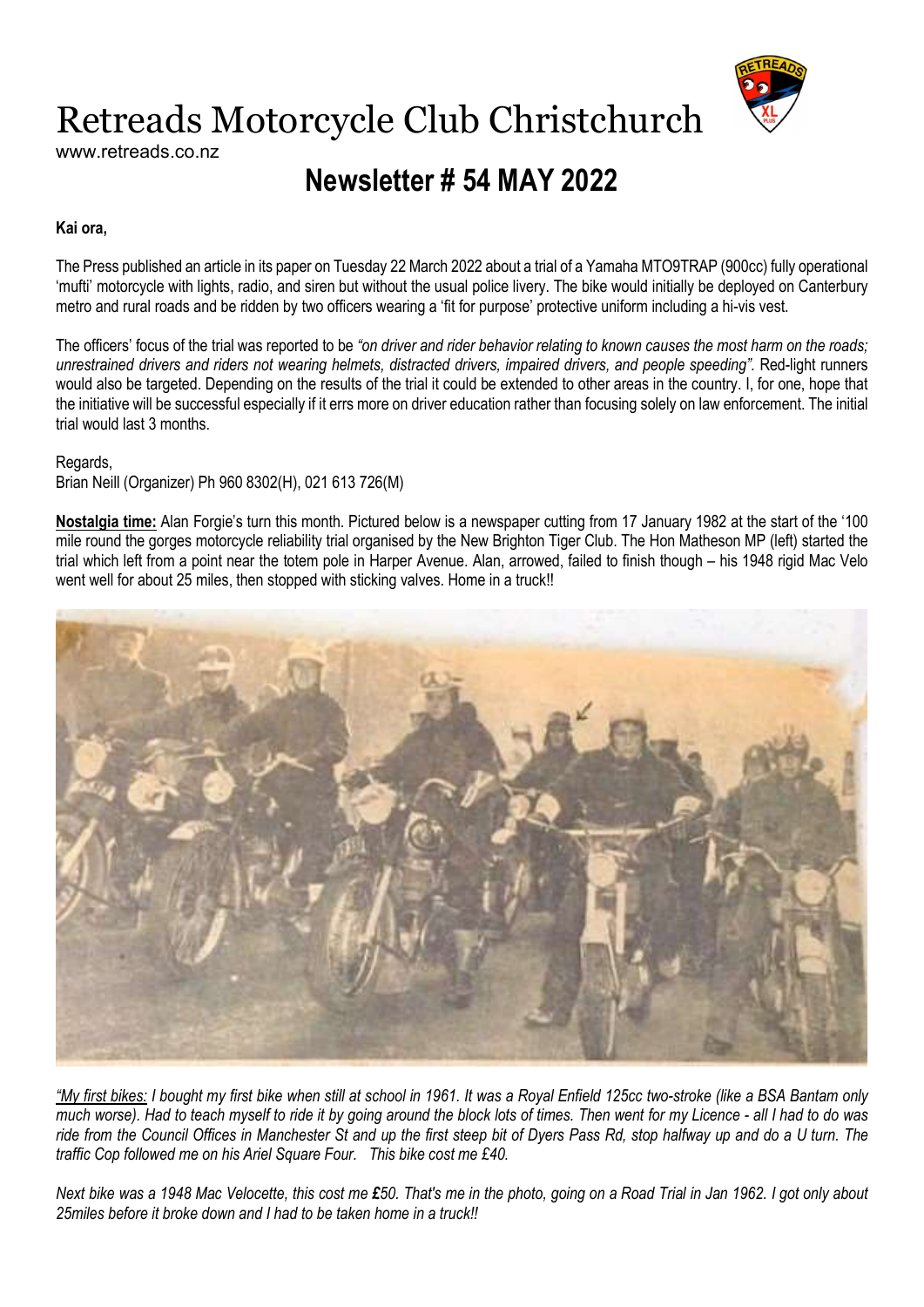In July 1962 I traded that bike in for £45 dollars on a 1953 Mac Velo which cost me £130 from Bob Burns. Bob had a shop in Manchester St near where Casbolts is now. This bike went well, and I rode it down to Invercargill where I was helping out at work. Coming home the bike stopped at Rangitata and would not go any further - the oil had leaked out of the primary chain case and all the teeth had worn off the Clutch Sprocket!! I hitch hiked home and the next day went down with a friend on his bike, he towed me to the Ashburton Railway Station, and we put the bike on the train back to ChCh.

Lucky bikes these days are much more reliable, wish the prices were the same though".

Editor's note: It is a credit to Alan's fortitude that he remains a Velocette enthusiast – he has a brace of them in his garage including LE's, a Venom Clubman and, of course one 1953 Velo Mac.

### Continuing our series of ride reports:

Wednesday ride to Pegasus Café 9 March 2022: Lead rider, Lesley Cook reported that there was a good turnout of about 12 riders for the Run to Pegasus, with most meeting for coffee at The Store beforehand. We all headed through Lincoln and began wending our way along some of the back roads eventually arriving in Rolleston. Unfortunately, it all turned to custard from here on as some of the group got caught by traffic lights and found themselves left behind.

After waiting for quite a while the main group decided to press on but stopped for a short time at the Waimak Bridge hoping the rest of the riders would catch up. Unfortunately, this didn't happen so off we all went turning down South Eyre Road. At Clarkville the petrol situation (or lack thereof) was assessed, and two riders decided to fill up in Kaiapoi with the rest of us making our way through Tuahiwi and the new subdivision of Ravenswood and on to The Flat White Cafe in Pegasus. Here we finally caught up with the rest of the group and exchanged the expected rude comments etc. We had been allocated a very pleasant lunch spot away from the main seating area, and the late lunch was enjoyable. This new venue was well received, and I can see it being used again for lunch by us Retreads.

Tuesday ride to Leeston 15 March 2022: Paul Marks led eight other Retreads riders on an extended tiki-tour through Coes Ford and Rakaia. However, it started to rain before Springston, and a decision was made to bypass Rakaia Huts and head directly to Leeston and the Hillyer's Café for lunch in Leeston.

Sunday ride to Kaikoura 27 March 2022: What a day to be on SH1 north of Christchurch. While gathering at our Woodend rendezvous, literally dozens of classic cars drove past to a rally at 'The Better Half Kitchen Restaurant & Bar' near Amberly. This spectacle was followed by another contingent of exotic and supercars – Porches, Ferraris, McLarens, Lamborghinis – the list went on! Our near record turnout of some twenty odd Retreads happened to be one of many other large groups of motorcyclists on the road heading north at the same time.

Our ride was split between riders on the long haul to Kaikoura and the rest opting for a shorter ride to Cheviot. Things got a little complicated at the meeting spot at Canterbury Honda in Woodend. Rob and Barry tried hard at the pre-ride briefing to impart useful information to those assembled. However, with all the additional traffic on the road it seems that the only (most important) instruction got through – to regather at Cheviot where the two groups would part. Rob led out with most of the riders in tow closely followed by a smaller group led by Barry. More complications when we eventually got to Cheviot – there were at least two other groups of motorcyclists mixed with some supercars lining the main street!

Rob reports that after his group left Cheviot, they continued along State Highway 1 direct to Kaikoura. "A brief stop for some to re fuel and then on to Donegal House where we found the large carpark jammed packed with classic cars. When I rang them earlier, they never mentioned about being so busy, and they never took a booking from me anyway, just saying "just turn up and we should be able to accommodate you". Anyway, we decided we didn't want to go in and order lunch with the possibility of being served it hours later, so we headed back through Kaikoura to the Pier Hotel out on the Peninsula. A very nice spot indeed and enjoyed a very nice lunch sitting outside in the sun overlooking the bay. The group split up afterwards with people leaving to head home at different times. Great company and a very pleasant days riding.

Brian reports that Barry led the second group of riders to Cheviot without a hitch then lost contact amongst the line-up of bikes parked on the side of the road. He then left for a pre-arranged return to Christchurch. After Rob's group parted for Kaikoura the remaining 7 Retreads riders, led by Brian, headed back to Christchurch via Gore Bay and lunch at the Fossil Point Café. To quote Rob "great company and a very pleasant days riding".

Wednesday ride to Methyen 13 April 2022: Lead rider, Ulrike reported that 9 riders met at Yaldhurst for the ride to Methyen. Not being able to reach the normally visited "cafe 131" there on the phone, we booked our lunch break at the "Primo e Secundo" cafe. We followed the West Coast Road to Aylesbury Corner, turned left towards Charing Cross and on to Hororata where we turned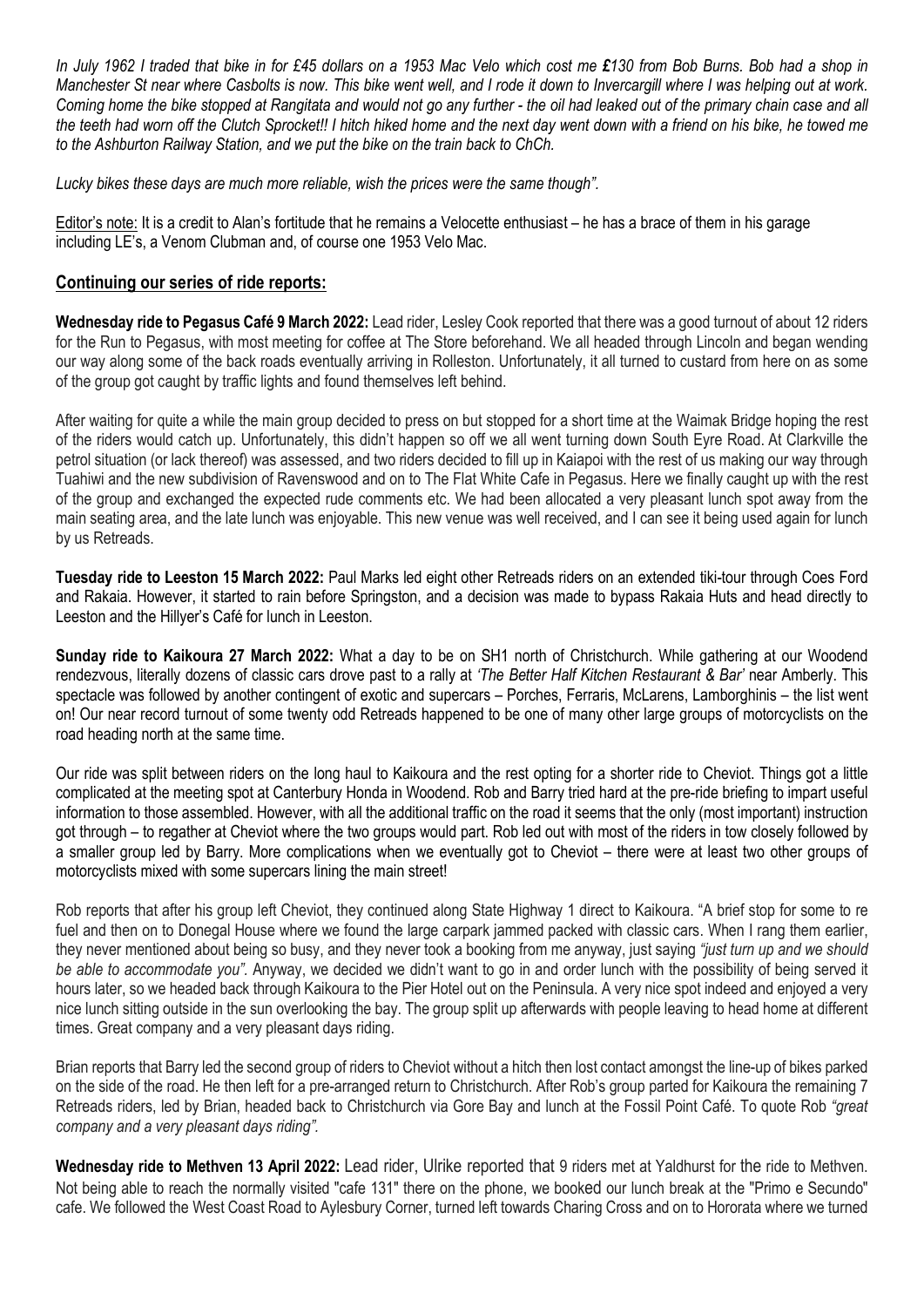right and then left at the War Memorial. This road (Downs Road) led us to route 77. We regrouped at the Rakaia Gorge campground for the usual rest and a chat (a long one!).

Windwhistle did not live up to its name this time; it was very calm. Arriving later in Methven we had a deserved lunch - let us lay the shroud of mercy over the food as we are polite people. The weather forecast was for light rain in the afternoon on our way back. However, we were lucky and didn't encounter any wet roads. As usual, the group split for the ride back home. Brian and Jack followed the Barhill Road to Rakaia, Ross and Ulrike going through the Waimakariri Gorge and Oxford. Everybody happy!

Tuesday ride 19 April 2022: A short ride through north Canterbury and the Waikari Valley and Scargill to the Fossil Point Café for lunch.

Saturday ride for an overnight stop at the Admirals Hotel Ross 23 April 2022: Lesley Cook led the ride and reported that a small group of riders met in the carpark of the Yaldhurst Hotel - Roger Young from the Sidecar Club, Carl Harrison, Kingsley Archer, Jack Gillman, Tony Harris, and Barry and Lesley Cook all from the Retreads. Two of the group had had to pull out with Covid and a family bereavement. Ross and Bev Wall were to meet us at Ross having been over visiting friends beforehand.

'Away at 10am in good weather, stopping for lunch in Arthurs Pass it was good to warm up with hot pies and thermoses of tea and soup. Back on the road we headed for Jacksons where we turned off and enjoyed a bit of sunshine, less traffic and great scenery. Turned onto the road leading to Iveagh Bay where we stopped for a short time to stretch our legs. Being a holiday weekend, the lake was busy with skiers and canoeists and with little wind the water was calm and glassy. On we went detouring down to the marina at Moana, then topping up with fuel at the Allied pumps.

Jack led us on the next stage past Stillwater to Candlelight where we had arranged to meet with his cousin Joe who would show us his collection of motorcycles, cars, trucks, and bulldozers. We knew of Joe's aversion to authority, and to him "high viz" represented "the other side" however, we didn't anticipate how strongly he felt! On arriving at his back door, we were greeted by Joe with anger when he saw Barry and Roger's yellow panels on their motorcycle jackets, and he unceremoniously ordered them off the property! He calmed down and led the rest of us into one of his sheds where we enjoyed looking at his vehicles and trucks… After a short time had passed, I thought I might have a word with him and diplomatically asked that if Roger and Barry removed their jackets whether they would be allowed back? He agreed and so our little group were united once again.

Joe had a wonderful array of motorcycles from his racing days, classic heavy trucks and bulldozers used around the farm, and indeed some of which are still in use. We reluctantly decided we'd better get a move on and after thanking Joe and presenting him with a box of biscuits and a box of chocolates, we said our goodbyes and made our way down the road, through Greymouth, Hokitika and eventually arriving at Ross about 5pm.

After finding our rooms in and around the historic Empire Hotel, we all met for a great buffet dinner and spent some considerable time chatting and catching up around the dinner table. Bev and Ross had joined us by this time, as had Kerry and Gwen from Hokitika who were in the Sidecar Club. They'd seen the motorcycles we'd come to see many times so were only joining us for dinner. Next morning, we woke to hear rain on the roof. After breakfast we were taken across the road to the Museum where the collection was housed and so spent a very enjoyable hour seeing motorcycle history. A fascinating display of vintage Indians, Harley Davidsons – one with a sidecar – and many, many other European and American makes.

The weather was still wet, so after donning our wet weather gear we headed back down the road, topping up with fuel at Hokitika. Jack went back via Kumara, but the rest of us took a detour on the Goldsborough road where we stopped briefly to look at one of the access tunnels to the other side of a hill where tailings from the gold rush were. We also stopped for a short time at the DOC campground at Goldsborough to read information about the gold rush in the area. Still mild with a few showers which stayed with us all the way to the main road at Kumara and into Arthurs Pass for a late lunch in the DOC shelter which is tucked out of sight below the road. By now the weather was improving and continued to do so until we reached Porters Pass where we were enveloped in fairly thick cloud, dropping the temperature, and raining lightly. The group split up past Springfield where some went down the Old West Coast Road and others down the main road.

So, a really good weekend was had by all, with plans for another overnighter in the not-too-distant future'.

Sunday ride Leader Valley to Waiau and overnighter to 24 April 2022: Fine weather but a sometimes-gusty wind greeted us on this traditional autumn ride through the Leader Valley to the Waiau Tavern for lunch. Lead rider, Alan Forgie, reported that 9 riders arrived for this ride at Woodend. Some members were away on a weekend ride to Ross on the West Coast. The weather was quite good but windy. We travelled via SH1 and stopped for a break at Cheviot, continued and turned off past Parnasus to ride through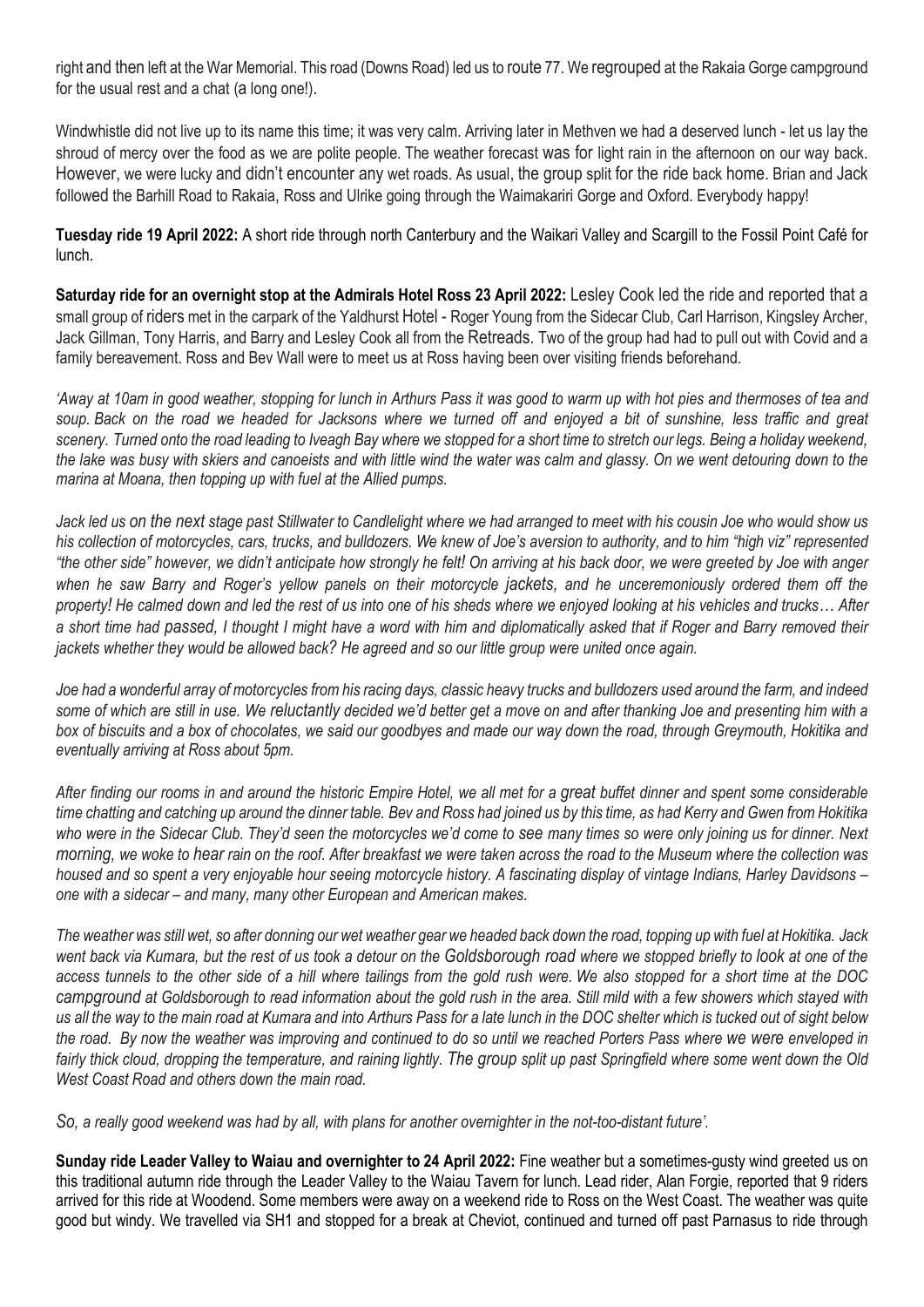the Leader Valley to Waiau. This year we were a bit late for all the Autumn colours. My speedo stopped working at some stage, don't know why.

It is a great ride through the Leader Valley Road, and we were made very welcome by Michele for lunch at the Waiau Tavern. Brian got special parking (see photo). Michele handed out much appreciated Covid-19 (Antigen) self-test packs of 5 to all of us – a great gesture. It was good to see the Tavern seems to be surviving after all its problems; the hospitality is great. We all managed to make it home in a dry condition as the threatened rain did not eventuate until later that evening. Not too many idiots on the road either.



Rob Newton also snapped the other riders on their way through the Leader Valley:



Editor's note – we need more action shots like these… However, continue to send me any photos that you regard worthy of including in future newsletters. Motorcycle adventures that many of us chronicle and personal nostalgia stuff is always welcome and add a great sense of belonging to our group of motorcyclists that go by the name of Retreads. Makes good reding too!